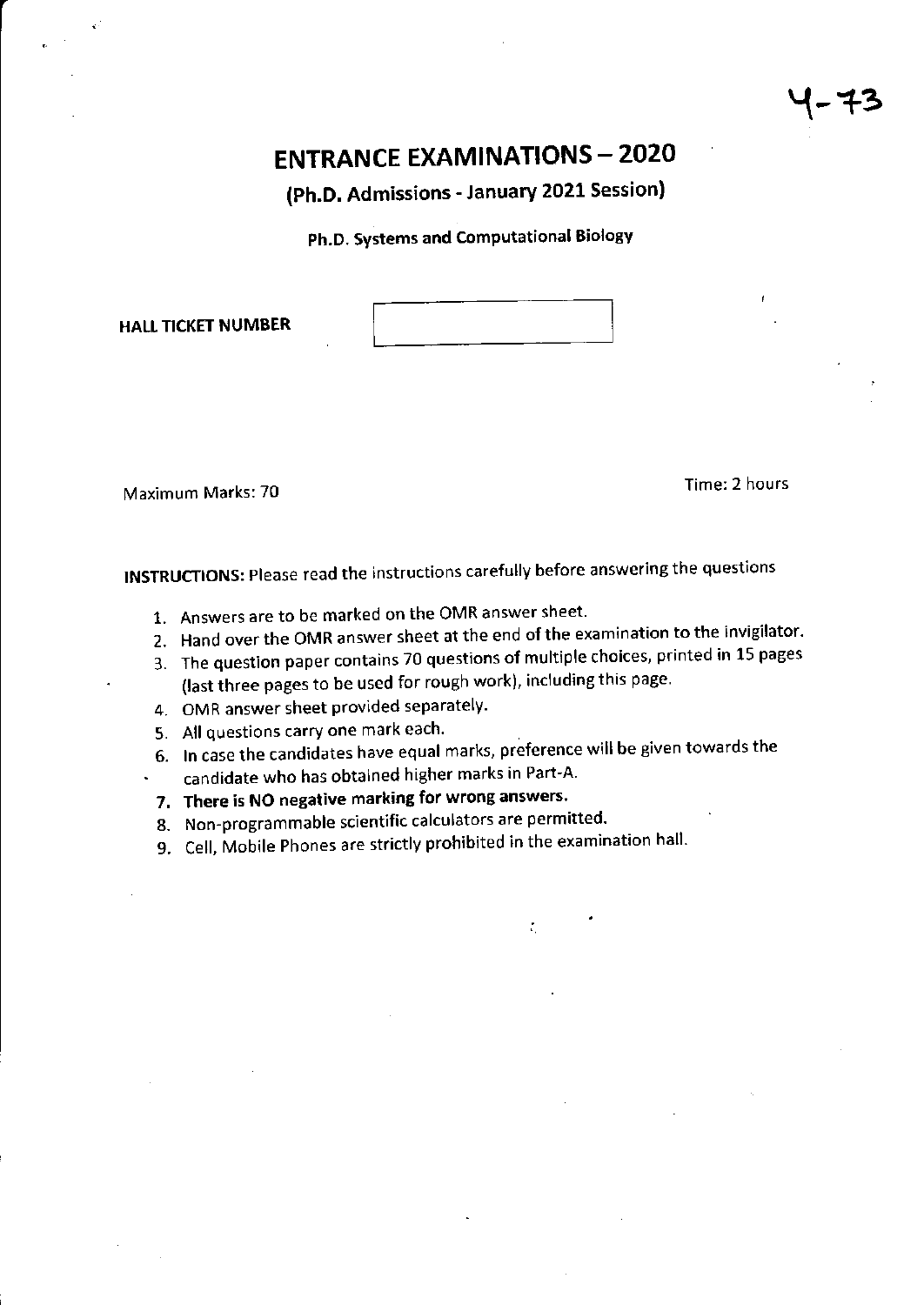#### Part A

- 1. A train moves with a speed of 200 km/hr, its speed in meter/second is
	- A. 45.55
	- B. 40.55
	- $C. 50.55$
	- D. 55.55
- 2. Pipe X can fill a tank in 4 hours, pipe Y in 8 hours. If both the pipes are open, in how many hours will the tank be filled?
	- A. 2 hours
	- **B.** 2.67 hours
	- C. 3 hours
	- D. 2.25 hours
- 3. The central limit theorem states that
	- A. If the sample size increases sampling distribution approaches normal distribution
	- B. If the sample size decreases sample distribution approaches normal distribution
	- C. If the sample size increases sampling distribution approaches exponential distribution
	- D. If the sample size decreases sampling distribution approaches exponential distribution
- 4. Type 1 error means
	- A. Rejection of null hypothesis even if it is True
	- B. Rejection of null hypothesis even if it is False
	- C. Acceptance of null hypothesis even if it is True
	- · D. Acceptance of null hypothesis even if it is False
- 5. Confidence coefficient of alternative hypothesis is represented by \_
	- $A. \alpha$
	- $B. \beta$
	- C.  $1-\beta$
	- D. 1- $\alpha$
- 6. If one litre solution contains 60% concentration of solute, what is the amount of solvent required to dilute the solution such that the solute concentration reaches 20%?

尧

- A. 1000 ml
- B. 2000 ml
- C. 3000 ml
- D. 5000 ml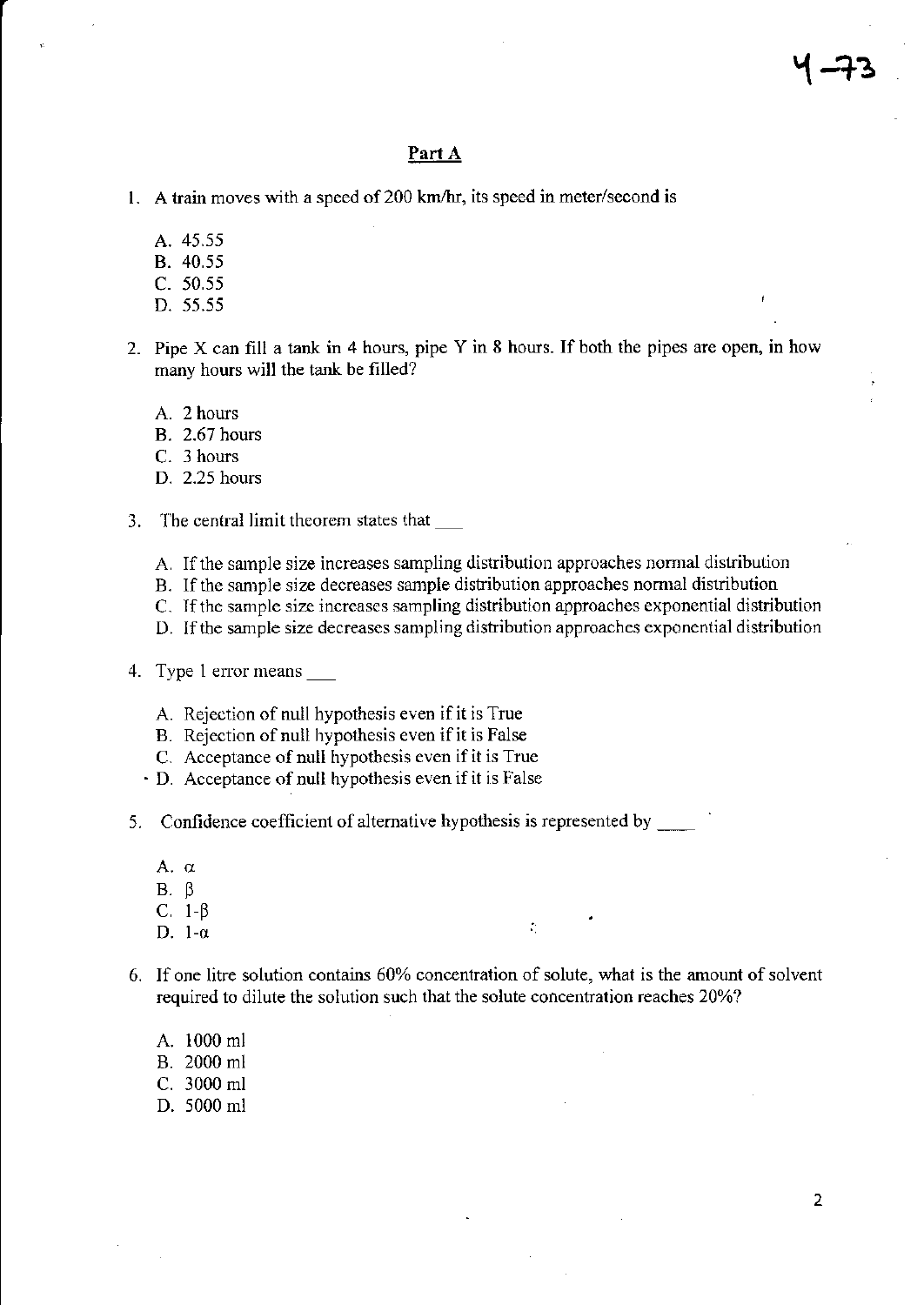- 7. ln an enzyme catalytic reaction, the mode of enzyme catalysis is through
	- A. Increase in activation energy of intermediate state and for product formation
	- B. Decrease in activation energy of intermediate state and for product fomation
	- C. Increase in activation energy of intermediate state and decrease in activation energy for product formation
	- D. Decrease in activation energy of intemediate state and increase in activation energy for product formation

8. The overall order for the reaction  $A + 2B \rightarrow 3C$  with rate equation rate =k[A][B]<sup>2</sup> is?

- A. Zero
- B. First
- C. Second
- D. Third

9. For a population with 0.I minor allele frequency, the frequency of heterozygotes will be

- A.0.01 B. 0.18
- c.0.81
- D. 0.1
- 10. In 2013, and and received Nobel Prize in Computational Chemistry for developing computer-based methods to model complex systems.
	- A. François Englert, Martin Karplus and Peter W
	- B. Alice Munro, Michael Levitt and Arieh Warshel
	- C. Martin Karplus, Michael Levitt, and Arieh Warshel
	- . D. James E. Rothman, Randy W. Schekman and Thomas C. Siidhof
- <sup>I</sup>L The concentration of carbon monoxide, CO, ir the air near a busy road is a function of distance ftom the road. The concentration decays exponentially at a continuous rate of 3.3% per meter. At what distance from the road, the concentration of CO becomes half?
	- A. 21 m B. 31 m  $\epsilon$   $\sim$   $\epsilon$ C. 41 m D.51 m

3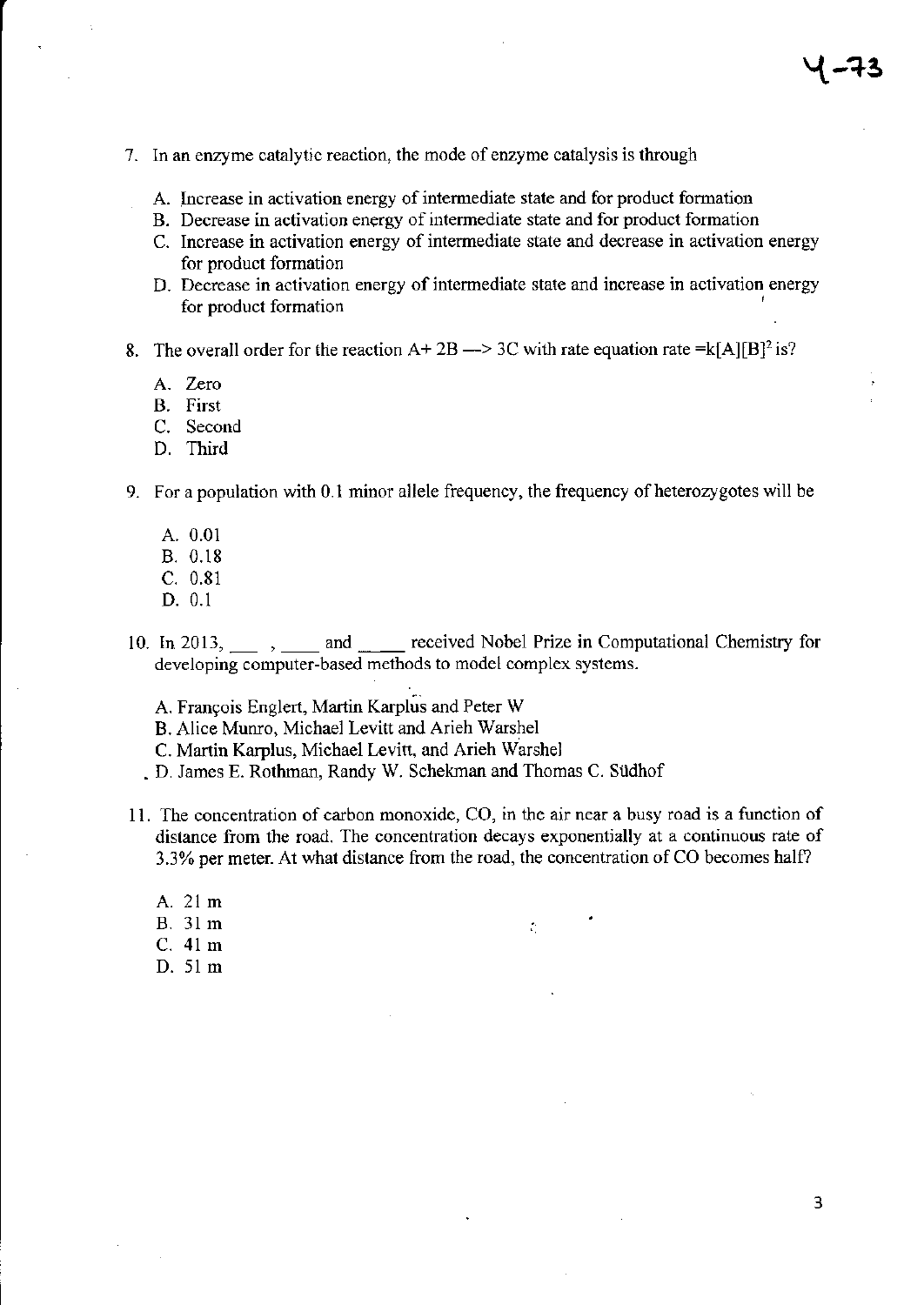12.  $sinh(x) =$ 

- A.  $(e^x e^{-x})/2$
- B.  $(e^x + e^{-x})/2$
- C.  $(e^x e^{-x}) / (e^x + e^{-x})$
- D.  $(e^x + e^{-x})/(e^x e^{-x})$
- 13. If the positional coordinates of two points A and B are  $(x_A, y_A, z_A)$  and  $(x_B, y_B, z_B)$ , respectively, the distance between these points is
	- A.  $(x_A x_B) + (y_A y_B) + (z_A z_B)$ B.  $\sqrt{(x_A - x_B)^2 + (y_A - y_B)^2 + (z_A - z_B)^2}$ C.  $(x_A + x_B) + (y_A + y_B) + (z_A + z_B)$
	- D.  $\sqrt{(x_A + x_B)^2 + (y_A + y_B)^2 + (z_A + z_B)^2}$
- 14. A company employs a total of 16 workers. The employees have decided to select <sup>2</sup> workers randomly. How many ways selections can be made considering that the order of selection is important?
	- A. 240
	- B. <sup>120</sup>
	- c. 16!
	- .D.8!
- 15. Consider that a fair coin is tossed ten times. What is the probability of getting four 'heads"l

÷,

A. 
$$
\frac{10!}{4!} (0.5)^4 (0.5)^6
$$
  
B.  $\frac{10!}{6!} (0.5)^4 (0.5)^6$   
C.  $\frac{10!}{4! 6!} (0.5)^4$ 

D. 
$$
\frac{10!}{4!\ 6!} (0.5)^4 (0.5)^6
$$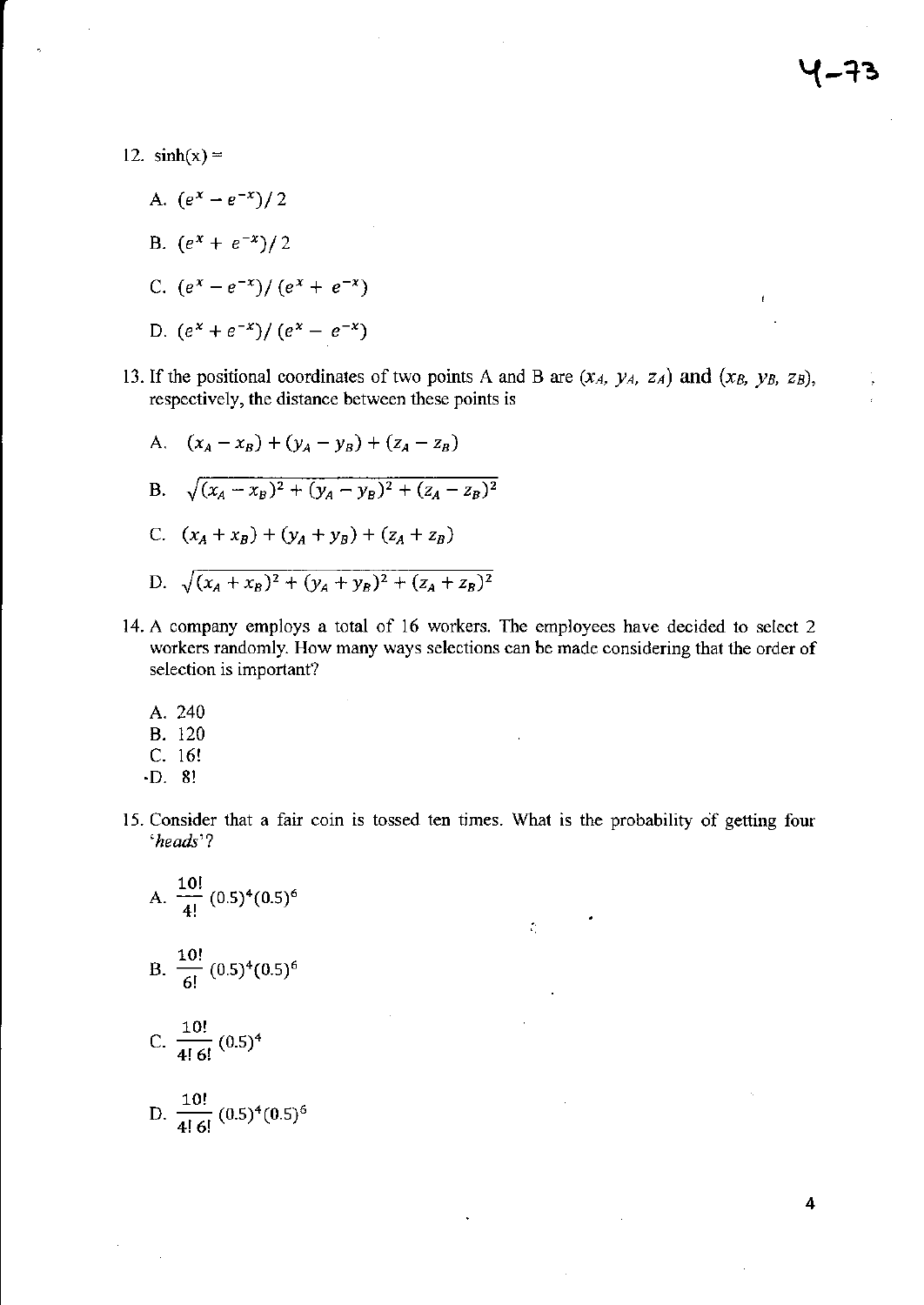16. Which among the following is the main constituent of Biogas?

- A. Methane
- B. Propane
- C. Butane
- D. Ethane
- 17. A bacterial genome is 60% GC rich. The probability of finding the subsequence GCGCGC anywhere in the genome is
	- A. 6 X 0.3
	- B. 6 X 0.2
	- C.  $(0.3)^6$
	- D.  $(0.2)^6$
- 18. The algebraic function that satisfies the following statement "Oscillates between the values +3 and +1 with an amplitude of 1 and the roots of this function are at  $\frac{n\pi}{2}$  where  $n \in Z$  (where Z is the set of integers)" is
	- A. 3sin2x
	- B.  $\cos x + 2$
	- C.  $\sin x + 2$
	- D. 3cos2x

19.  $\lim_{x\to 0} \frac{1-\cos x}{x} = ?$ 

- A. 1  $B. 0$
- $\cdot$  C. 2
	- $D.~\infty$
- 20. In a typical normal distribution, the z-score  $\le$  -3 indicates that the probability (p) of finding the value of a random variable X is  $\frac{ }{ }$

÷,

- A.  $<< 0.01$  $B. > > 0.01$ C.  $0.05 > p > 0.01$ D.  $>>0.05$
- 21. Of the following hexapeptides corresponds to the sequence of only polar and charged residues
	- A. PPPPPP
	- **B. RTSKKR**
	- C. CTCCAA
	- D. HYWILP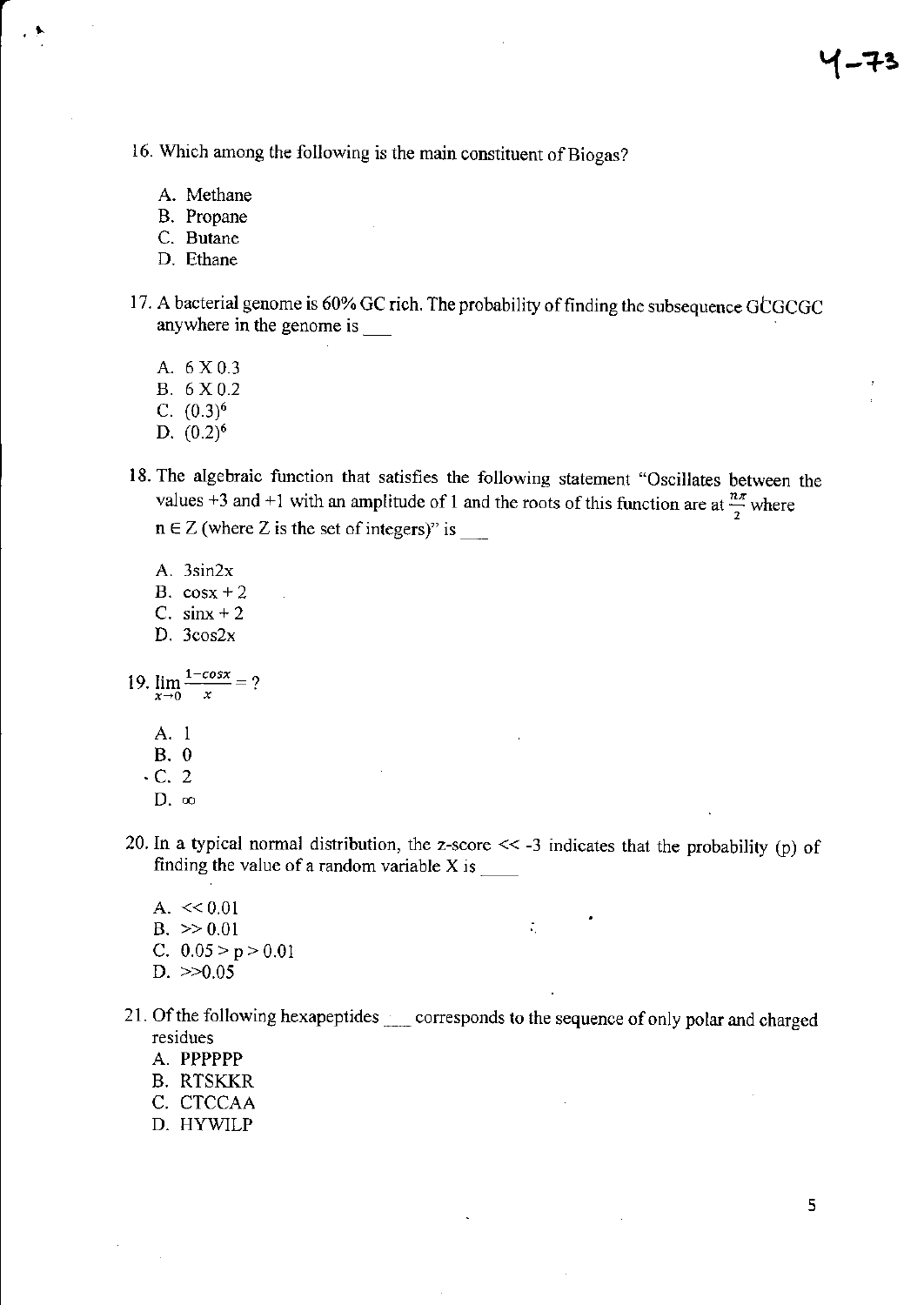22. The bond order of all the covalent bonds in a methane molecule is  $\frac{1}{\sqrt{2}}$ 

A. Double

t"

 $\ddot{\phantom{a}}$ 

- B. Triple
- C. A mix of double and single
- D. Single

$$
23. \int_a^b \frac{1}{x} \, \mathrm{d}x = ?
$$

- A. Cannot be calculated
- B.  $ln (b) ln(a)$
- C.  $e^b$   $e^a$
- D.  $ln(a) ln(b)$
- 24. In a protein structure the amino acid residues Lys and GIu are found to form a sait-bridge interaction. The most appropriate explanation is
	- A. The side chains are oppositely charged and are involved in ionic interactions with each other
	- B. The side chains are involved in covalent interactions
	- C. The side chains are involved in H-bond interactions with each other
	- D. Both the amino acid residues are involved in main chain-main chain ionic interactions
- 25. What is the radius of the sphere whose center is at  $(0,0,0)$  and passes through  $(2,1,3)$ ?
	- A.3.99
	- B.6.00
	- c.3.74
	- D. 2.73

26. How many integers are there in the solution set of  $|x-2| > 1$  if  $x \in \{set$  of integers ?

- A. <sup>100</sup>
- B. <sup>1000</sup>
- c. <sup>10000</sup>
- D. an infinite number  $\therefore$

27. The book entitled "The Man Who Knew Infinity" is a biographical sketch of  $-$ 

- A. S. Hawking
- B. S. Ramanujan
- C. C.V. Raman
- D. A. Einstein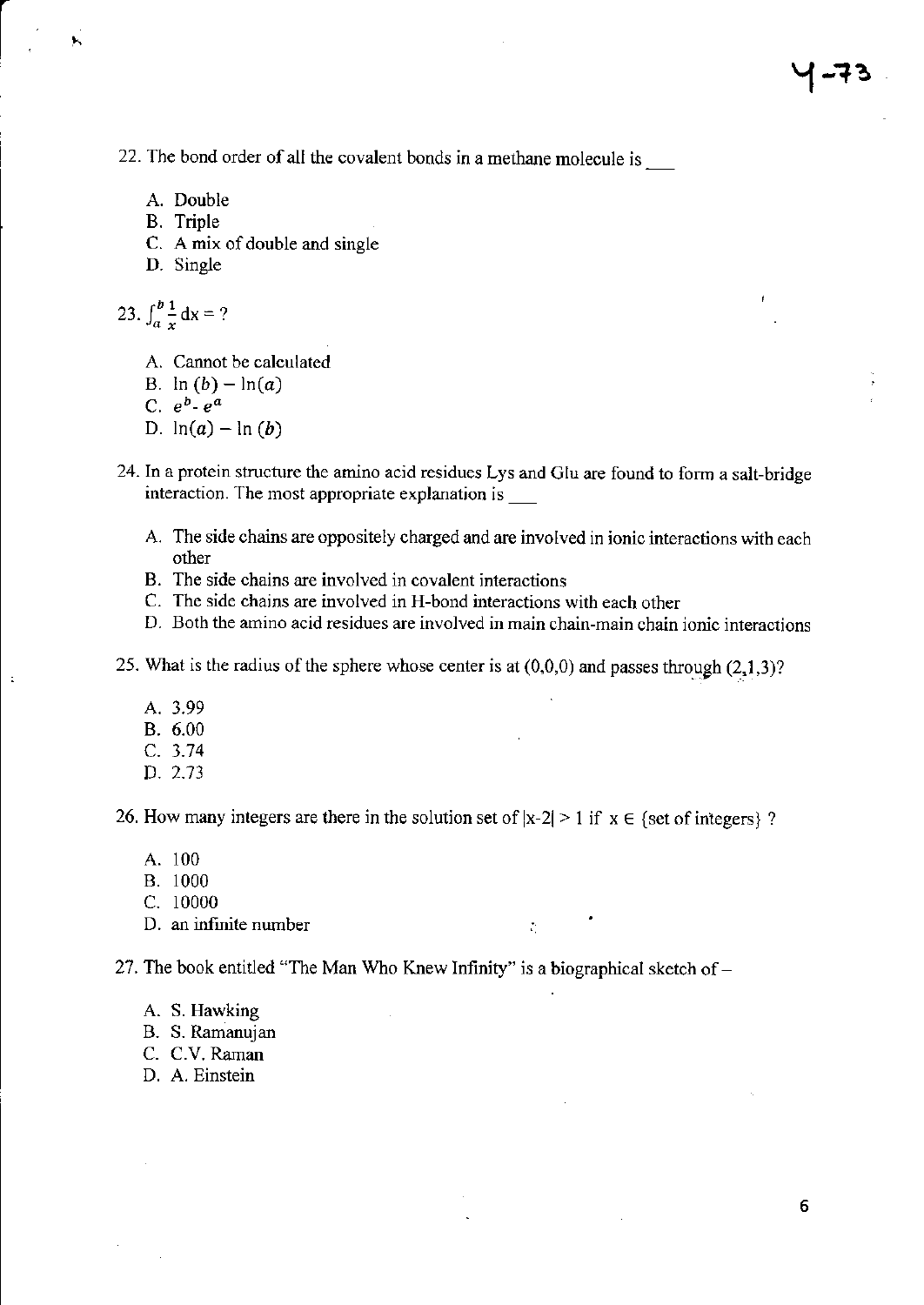$\overline{7}$ 

28. How many copies of a gene are present in a diploid cell?

- A. 1
- **B.** 2
- C. 3
- D. 4

29. What is 'Single Nucleotide Polymorphism'?

- A. A disease-causing mutation
- B. A substitution mutation occurring in  $\geq 1\%$  of population
- C. A substitution mutation occurring in  $\leq 1\%$  of population
- D. An indel mutation
- 30. If a table of 10 rows and 20 columns needs to be populated using a computer program, then a minimum of how many for loops would be needed?

÷,

- A. 10+20  $B. 1$  $C.2$  $D. 1+2$
- 31. What does the box represent in the boxplot?



- A. Region between 3rd and 4th quartile
	- B. Region between 1<sup>st</sup> and 2<sup>nd</sup> quartile
	- C. Region between 1<sup>st</sup> and 3<sup>rd</sup> quartile
	- D. Region between 2<sup>nd</sup> and 3<sup>rd</sup> quartile

32. For  $f(x) = e^x$  and  $g(x)=x^2$ , the value of  $g(f(1))$  is

- A. 1
- $B. 0$
- C. e
- $D. e<sup>2</sup>$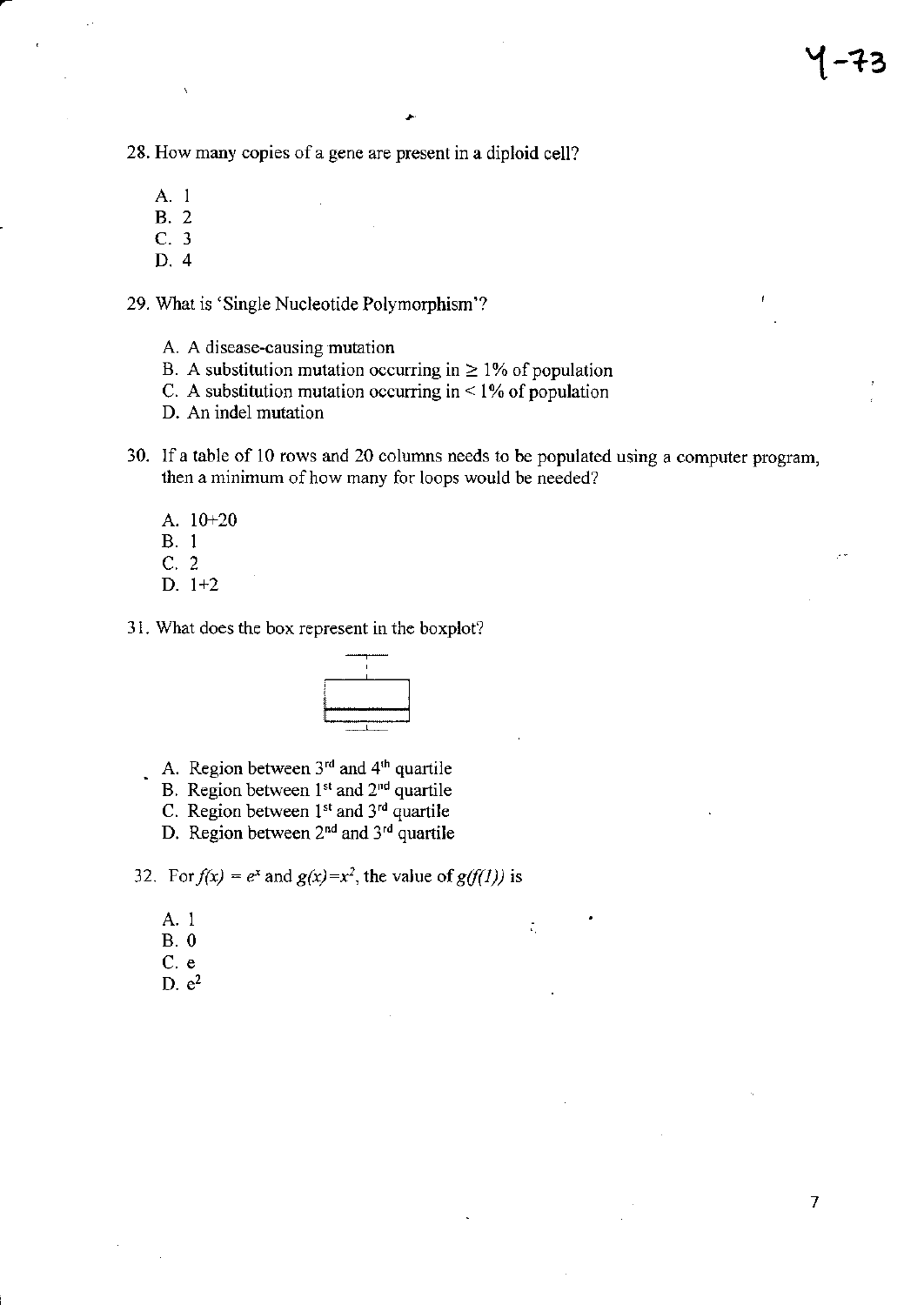33. What will be the output of an algorithm represented by the following flowchart?



A. 3, 6, 8, 10 B. 3, 5, 7, 9 C.  $3, 4, 6, 8$ D. 3, 5, 8, 9

34. If a population,  $P(t)$ , is a function of time (in months) and is defined as,

$$
P(t)=e^{kt}
$$

if  $P(12) = 100$  then the value of k should be

- A. 0.13 B. 0.38
- $C. 0.54$
- D. 0.71
- 
- 35. A newly formulated antidiabetic drug was tested on 10000 volunteers. The fasting blood sugar values were measured before and after medication and their mean values were found to be 150 and 110. A statistical significance test was performed and the corresponding pvalue was found to be  $<< 0.05$ . If the null hypothesis is "drug is not effective", what would be your interpretation on this clinical trial
	- A. the statement "drug is not effective" is rejected given the sample size
	- B. the drug is ineffective given the sample size
	- C. one cannot say anything about the efficacy of the drug.
	- D. the p-value is so low which indicates that the dosage needs to altered and the clinical trial has to be repeated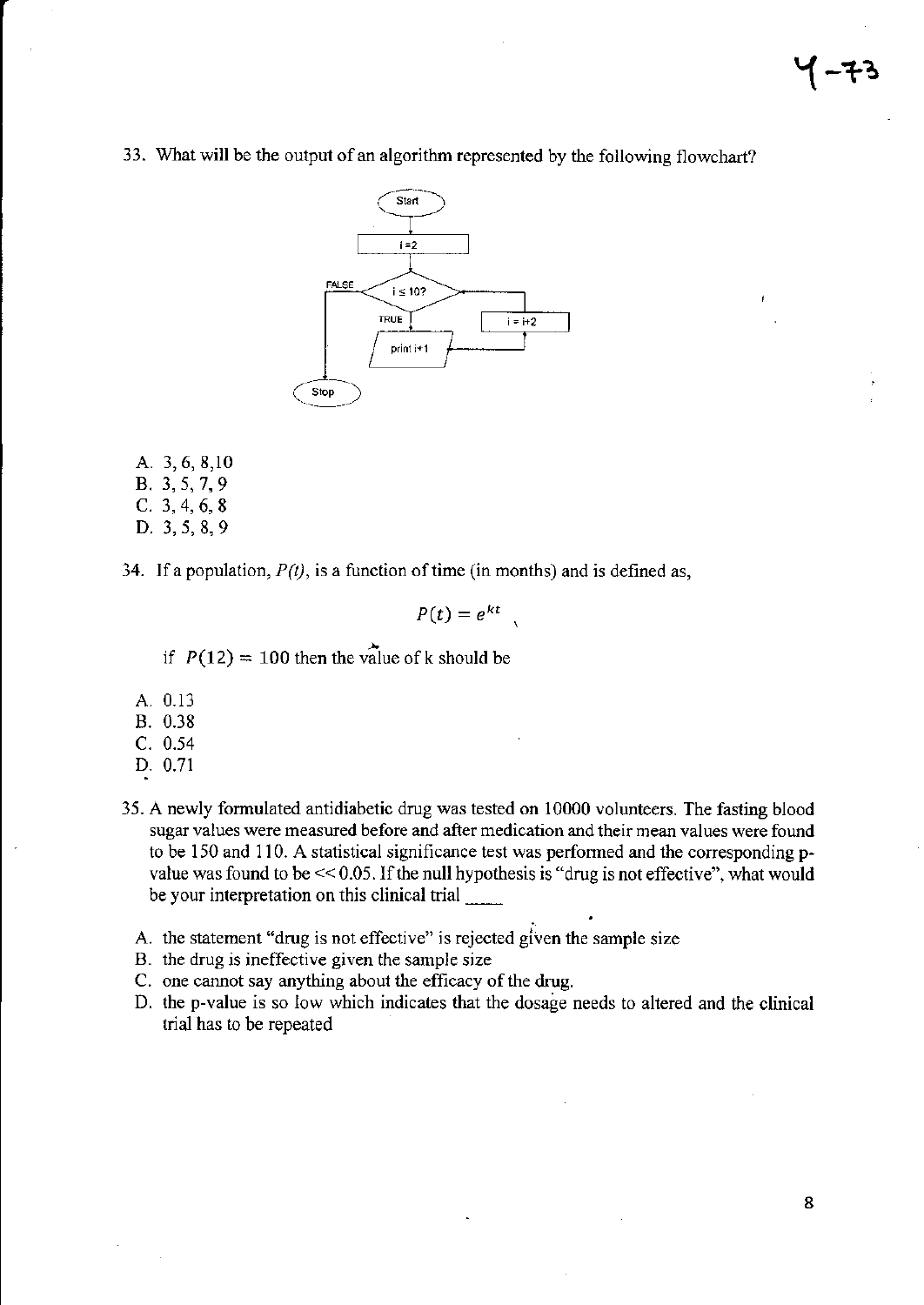#### Part B

36. A nucleotide sequence encodes for a protein is identified by

- A. six frame translation of both sense and anti-sense strand followed by finding open reading frame
- B. three frame translation of sense strand followed by finding open reading frame
- C. finding if methionine is present
- D. finding if promoter sequence is present upstream

37. Differentially expressed genes

- A. show statistically significant higher or lower expression values in test samples as compared with control samples
- B. always show statistically significant higher expression in test samples as compared with control samples
- C. always show statistically significant lower expression in test samples as compared with control samples.
- D. cannot be identified based on expression data of just test and control samples.

38. Gene ontology \_

- A. is about establishing evolutionary relationship among genes
- B. uses controlled vocabulary to describe the function of genes and gene products C. involves curation of genes involved in oncology
- 
- D. is a method of gene prediction

39. microRNAs are generalJy l8-24 nucleotides long\_

- A. RNA duplexes
- B. non coding RNAS
- C. protein coding RNAs
- D. protein bound RNAs
- 40. The mitochondrial genome sequence of a eukaryotic species is likely to show higher similarity with : .
	- A. nuclear genome sequences of evolutionary closer eukaryotic species B. nuclear genome sequences of same species
	-
	- C. genome sequences of bacteria
	- D. viral genome sequences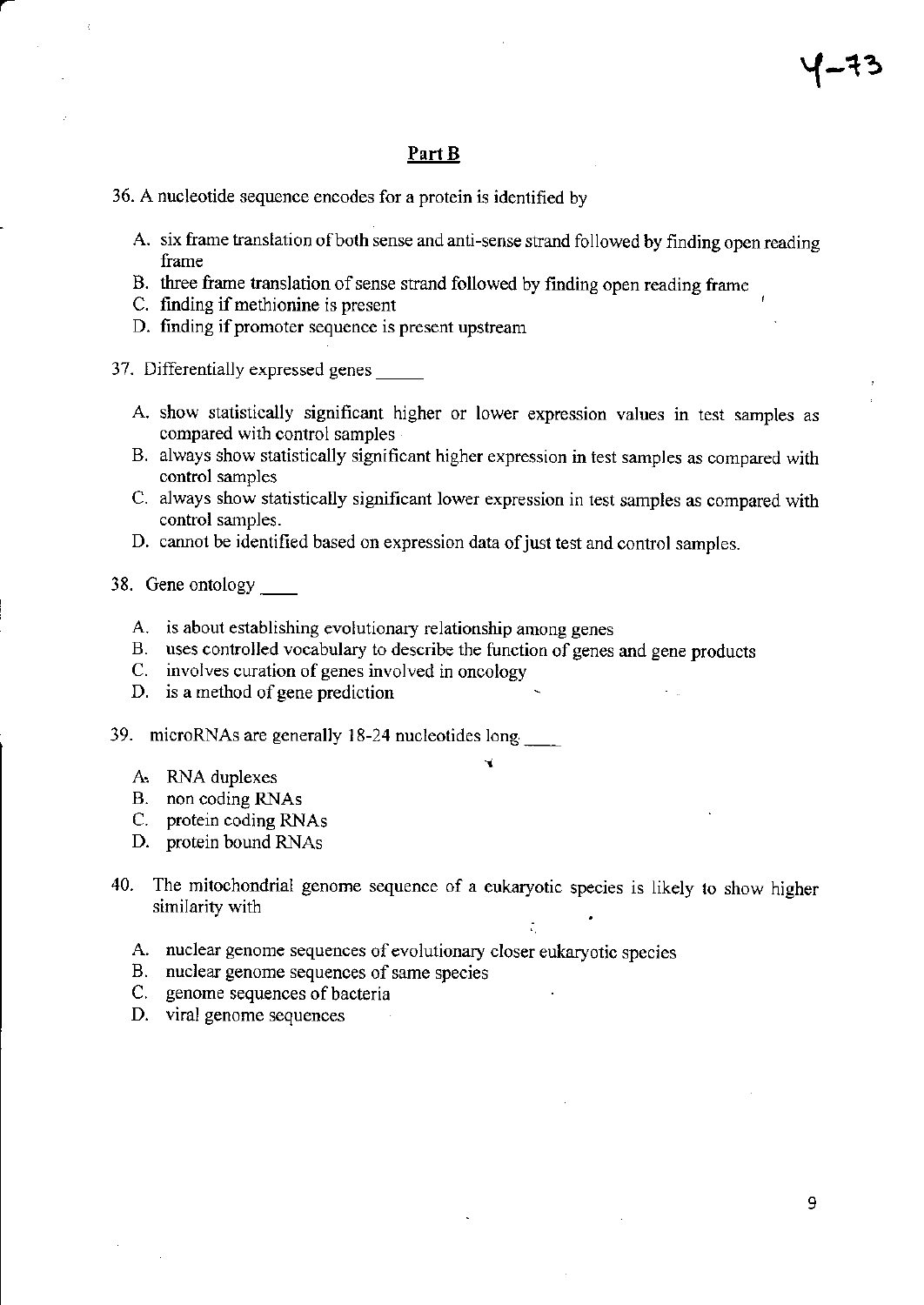- 41. A negative (purifying) selection is indicated by
	- A. Higher rates of synonymous mutations as compared with non-synonymous mutations
	- B. Lower rates of synonymous mutations as compared with non-synonymous mutations
	- C. Similar rates of synonymous and non-synonymous mutations
	- D. None of the Above
- 42. 'Hash' in PERL and'Dictionary' in PYTHON languages are data structues suitable for storing multiple paired information in the form of key-value pairs, such that the keys must be unique. These may be suitable for storing
	- A. codons as keys and respective amino-acids as values
	- B. amino-acids as keys and respective codons as values
	- C. each nucleotide of a DNA sequence as keys and corresponding positions as values
	- D. gene function as keys and gene-ID as values
- 43. Coverage  $(nX)$  is the number of times a genome has been sequenced. Assume that a sample of human genome (3 billion bases) is to be sequenced such that 90 billion bases of data is generated. What will be its average coverage?
	- A. 9OX
	- B.87X
	- c.270x
	- D. 30X

44. Hierarchical clustering of a multi-dimensional data set is an example of

- A. supervised learning
- B. semi-supervised leaming
- C. unsupervised leaming
- D: pseudo-supervised learning
- 45. Select the most appropriate ansuer.

Functions or subroutines in the programming languages are created for

- A. Storing a value B. reusing the code C. debugging the program is a set of  $\sim$ D. exiting the program
- 46. Which substitution matrices one should prefer to find closely relared orthologs though BLAST search?

A. BLOSUM 40 and PAM 250 B. BLOSUM 40 and PAM 120 C. BLOSUM 62 and PAM 250 D. BLOSUM 62 and PAM 120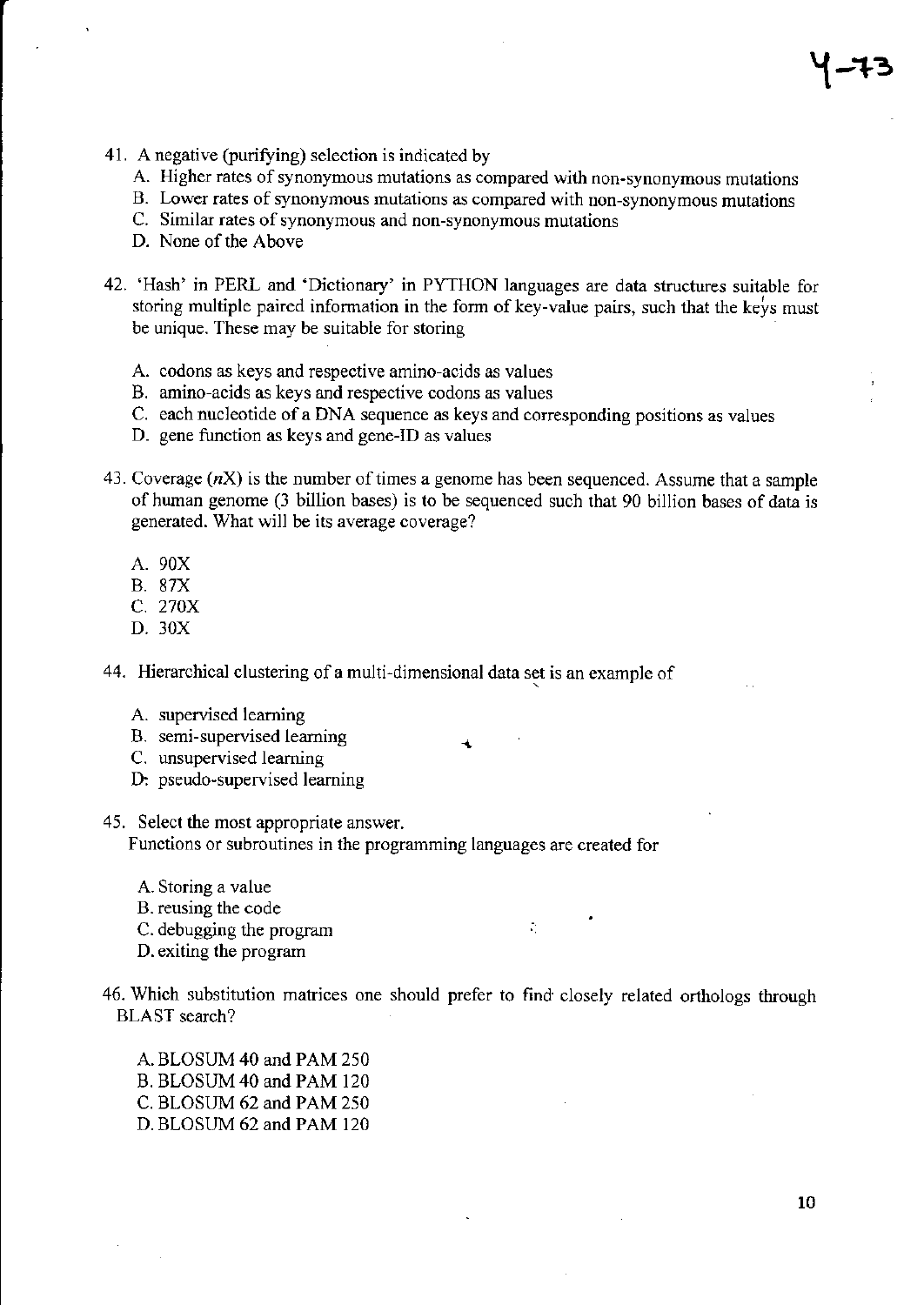47. Match the items in Group I with an appropriate description in Group <sup>2</sup>

Group 1 Group 2 Group 1<br>
P. Neighbor-joining 1. Protein sequence database<br>
Q. CLUSTALW 2. Phylogenetic Analysis Q. CLUSTALW 2. Phylogenetic Analysis<br>R. SWISS-PROT 3 Search Engine R. SWISS-PROT 3. Search Engine<br>
S. Entrez 3. Multiple Search

- 
- 
- 
- 4. Multiple Sequence Alignment

- A. P-2, Q-1, R-4, S-3 B. P-2, Q-4, R-1, S\_3 C.  $P-4$ , Q $-1$ , R $-2$ , S $-3$
- D. P-4, Q-4, R-4, S\_3

48. The basic unit of chromatin organization is

- A. Histone
- B. Nucleosome
- C. DNA
- D. Nucleolus

49. If A inhibits B and B inhibits C and C inhibits A, then the system represents

- A. Actuator-inhibitor
- B. Accelerator
- C. Repressilator
- D. Toggle-switch

50. The unit of rate constant for the first order biochemical reaction is given by

- A. time<sup>-1</sup>
- B. concentration/time
- C. concentration/time<sup>2</sup>
- D. time/concentration
- 51. Ordinary differential equations model
	-
	- A. Change in species/reactant concentration<br>B. Rate of change in reactant concentration per unit change in time
	- C. Rate of change in reactant concentration per unit change in space and time D. Rate of change of parameters per unit change in time
	-
- 52. In a reaction where A converts to B with rate  $k$ ,
	- A. A and B are parameters and k is a variable
	- B. A and k are variables and B is a parameter
	- C. A and B are variables and  $k$  is a parameter
	- D. A and B are parameters and  $k$  is a variable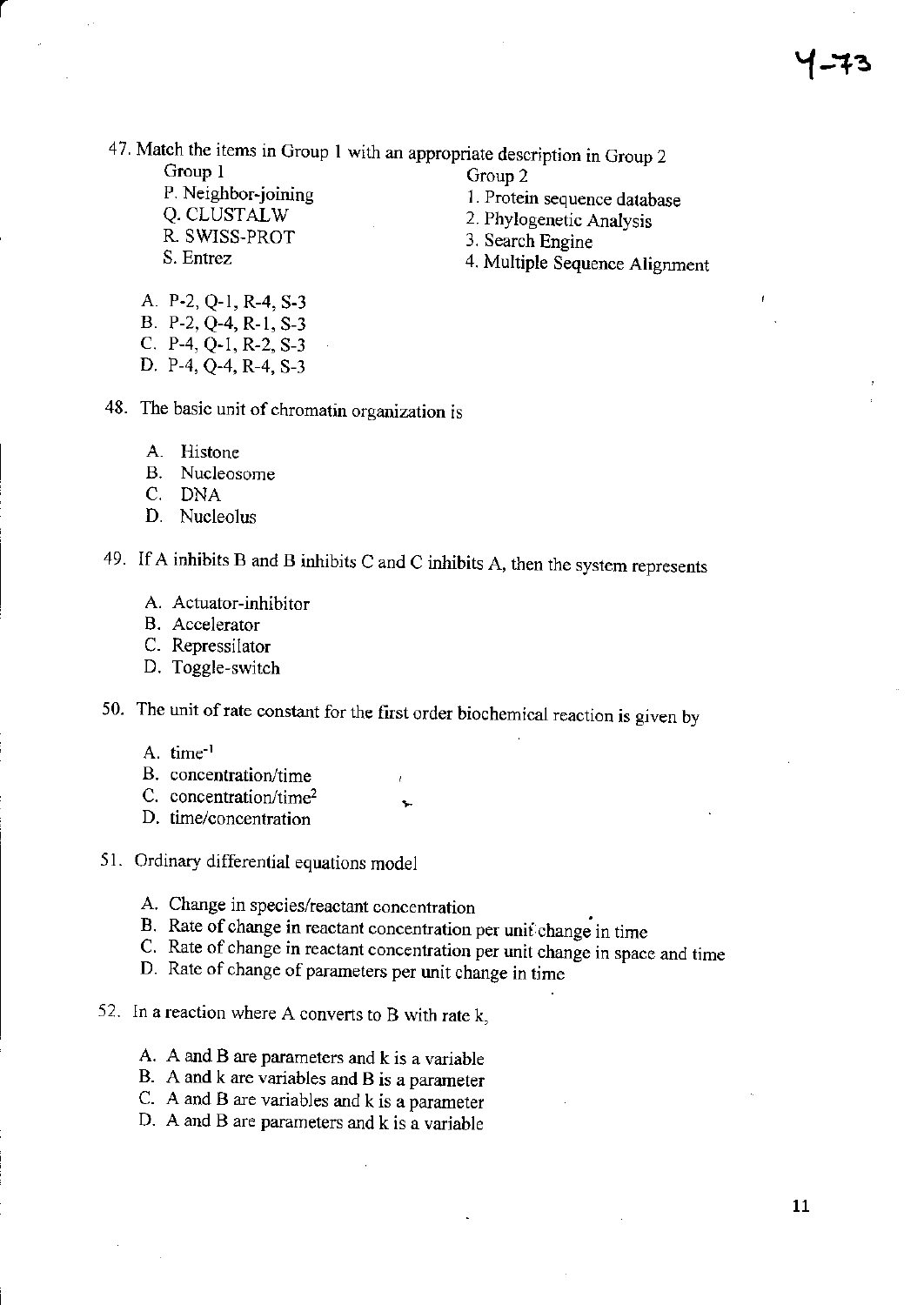- 53. In the Hills kinetics the Hill coefficient of greater than I represents
	- A. Fast response
	- B. Ultra-sensitive response
	- C. Delayed response
	- D. Sub-sensitive response
- 54. The network motif with an incoherent feed forward loop produces <sup>a</sup>
	- A. Graded response
	- B. Pulse response
	- C. Oscillations
	- D. Delayed response
- 55. If the degradation of a biomolecule follows a Michaelis-Menten rate kinetics, at what concentration of biomolecule the degradation rate is independent of substrate concentration? (Assume degradation rate is given by S(S+Km))
	- A. S<<Km
	- B. S=Km
	- C. S>>Km
	- D.  $S= Km^2$
- 56. In an oscillator, if the frequency of the oscillations is doubled, what happens to the period of the oscillation
	- A. Period is doubled
	- B. Period is reduced to half
	- C. Period increases four-fold
	- D. Period doesn't change
- 57. Hybridization of carbon in  $CO<sub>2</sub>$  is
	- A.  $sp<sup>3</sup>$  $B.$  sp<sup>2</sup>
	- C. sp
	- $D.$  sp<sup>2</sup>d :
- 58. Total number of fundamental vibrational modes of  $H_2O$  is
	- A.5
	- 8.4
	- c.2
	- D.3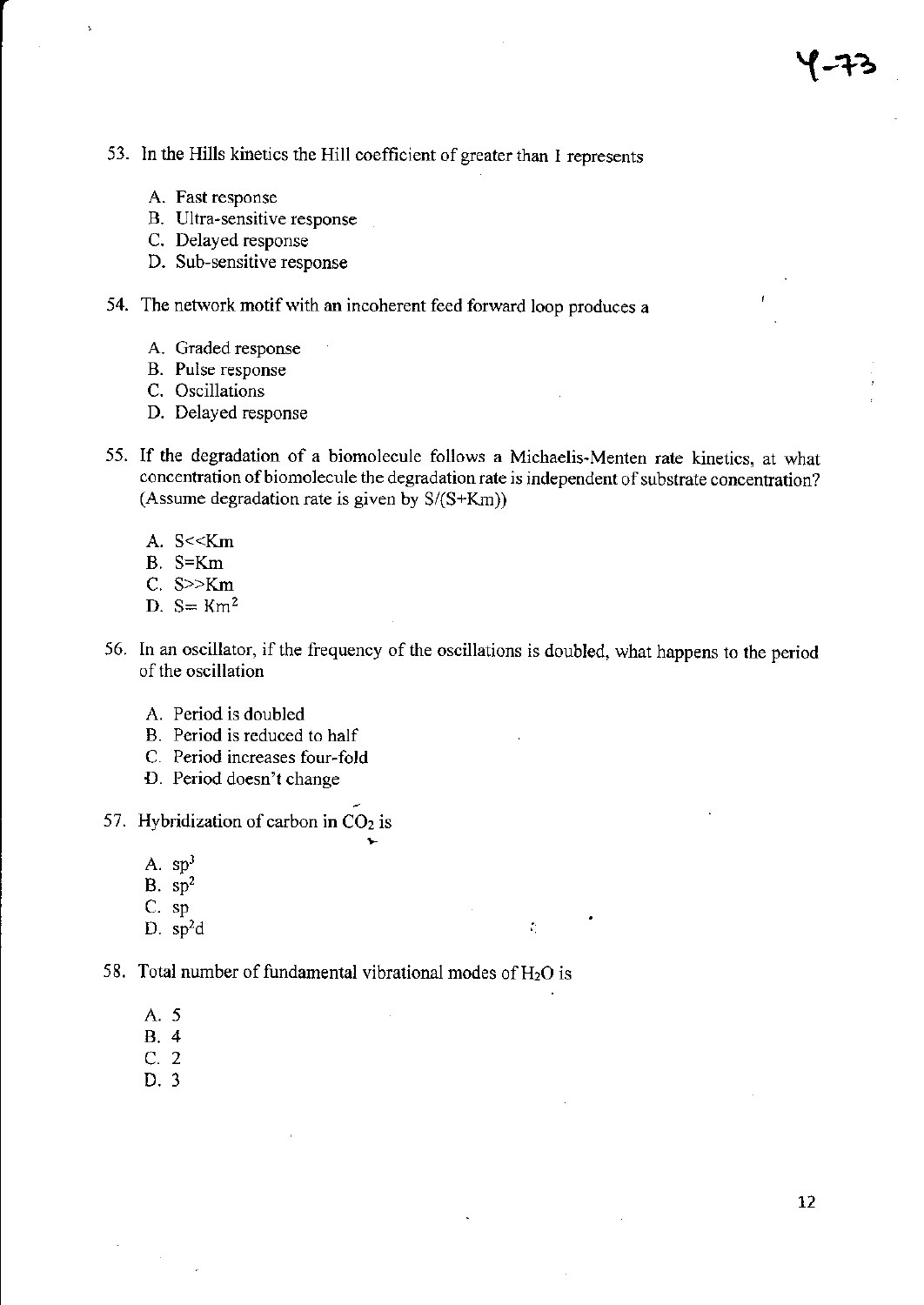- 59. Choose the CORRECT statement from the following statements (assume neutral pH)
	- A. The oligo peptide AAARTT is charged and the total charge is +1
	- B. The oligo peptide RRRTT is neural
	- C. The oligo peptide CCPPTT is charged and the toral charge is -2
	- D. The oligo peptide KKKTRR is neutral
- 60. Proline is rarely found in helices because <sup>t</sup>
	- A. It is a hydrophobic residue
	- B. It doesn't have a polar side chain
	- C. The backbone  $\varphi$  angle is highly restricted to -60<sup>0</sup>
	- D. It lacks amide hydrogen to take part in the intrahelical H-bond that stabilizes helices
- 61. In the Ramachandran Map the  $(\varphi, \psi)$  angles of (0,0) are sequence because
	- A. Allowed, there no steric clashes
	- B. Disallowed, of steric clashes of backbone atoms
	- C. Disallowed, no stabilizing interactions are possible within the peptide backbone
	- D. Allowed, there are stabilizing interactions within the peptide backbone
- 62. Soluble globular proteins are typically characterized by  $\frac{1}{\sqrt{2\pi}}$ 
	- A. Mostly a hydrophobic core and hydrophilic surface
	- B. Hydrophilic core and hydrophobic surface
	- C. Buried charged residues and exposed hydrophobic residues
	- D. Buried bulky amino acids and exposed small amino acids
- 63. A molecule of Methane is in geometry
	- A. trigonal
	- B. icosahedral
	- C. tetrahedral
	- D. planar

64. Hydrogen bonds are \_\_\_\_\_ and, essentially \_\_\_\_\_\_ interactions.

- A. weak, covalent
- B. weak, electrostatic
- C. strong, electrostatic
- D. strong, covalent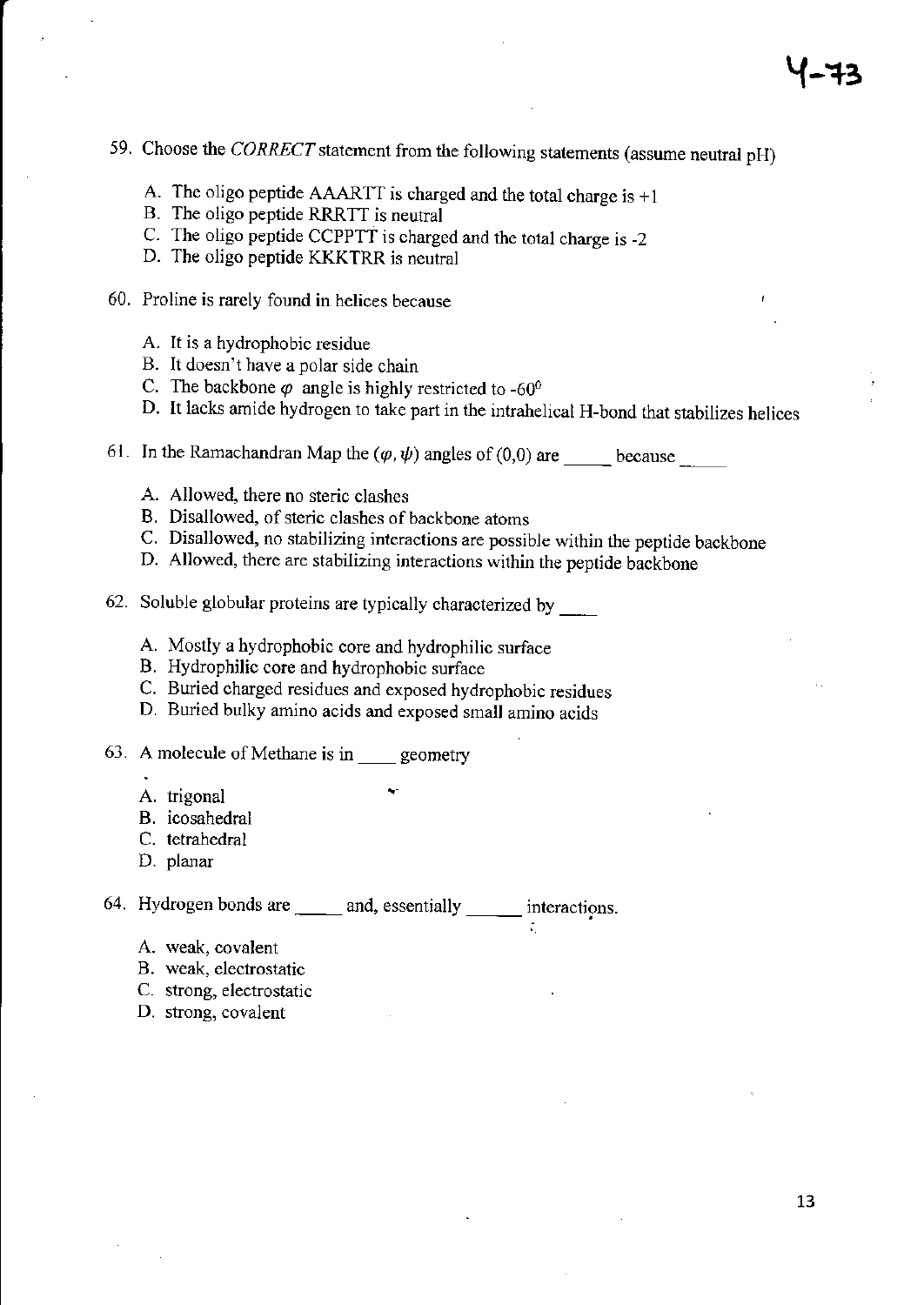- 65. A protein 3D structure is composed of just one domain and you find that about 85% of the amino acid residues are in helices and remaining are in loops. What structural class do you assign this protein to?
	- A. q-Class
	- B. β-Class
	- C.  $\alpha$ + $\beta$  Class
	- D.  $\alpha/\beta$  Class
- 66. Expect (E) value in BLAST is dependent
	- A. Only on % similarity between query and subject
	- B. on length of the query and % similarity between query and subject
	- C. only on the local alignment score
	- D. on product of length of query and size of database that is being searched
- 67. Which statement is  $CORRECT$  about the nodes A, B and C (assume any node with degree  $> 2$  as hub)



- A. Nodes A and B are hubs
- B. Nodes A and C are hubs
- C. Only node B is hub
- D. Only node A is hub

68. In a eukaryotic cell cycle, the order of cell cycle phases for a newly formed daughter cell is

- A. Gap 1, Mitotic phase, Gap 2, Synthetic phase
- B. Mitotic phase, Gap l, Synthetic phase, Gap 2
- C. Gap 1, Synthetic phase, Gap 2, Mitotic phase
- D. Synthetic phase, Gl, Mitotic phase, Gap 2
- 69. Which of the following is not a common type of receptor?
	- A. Ion channel
	- B. Protein kinase
	- C. Adenylyl cyclase
	- D. G protein–linked receptor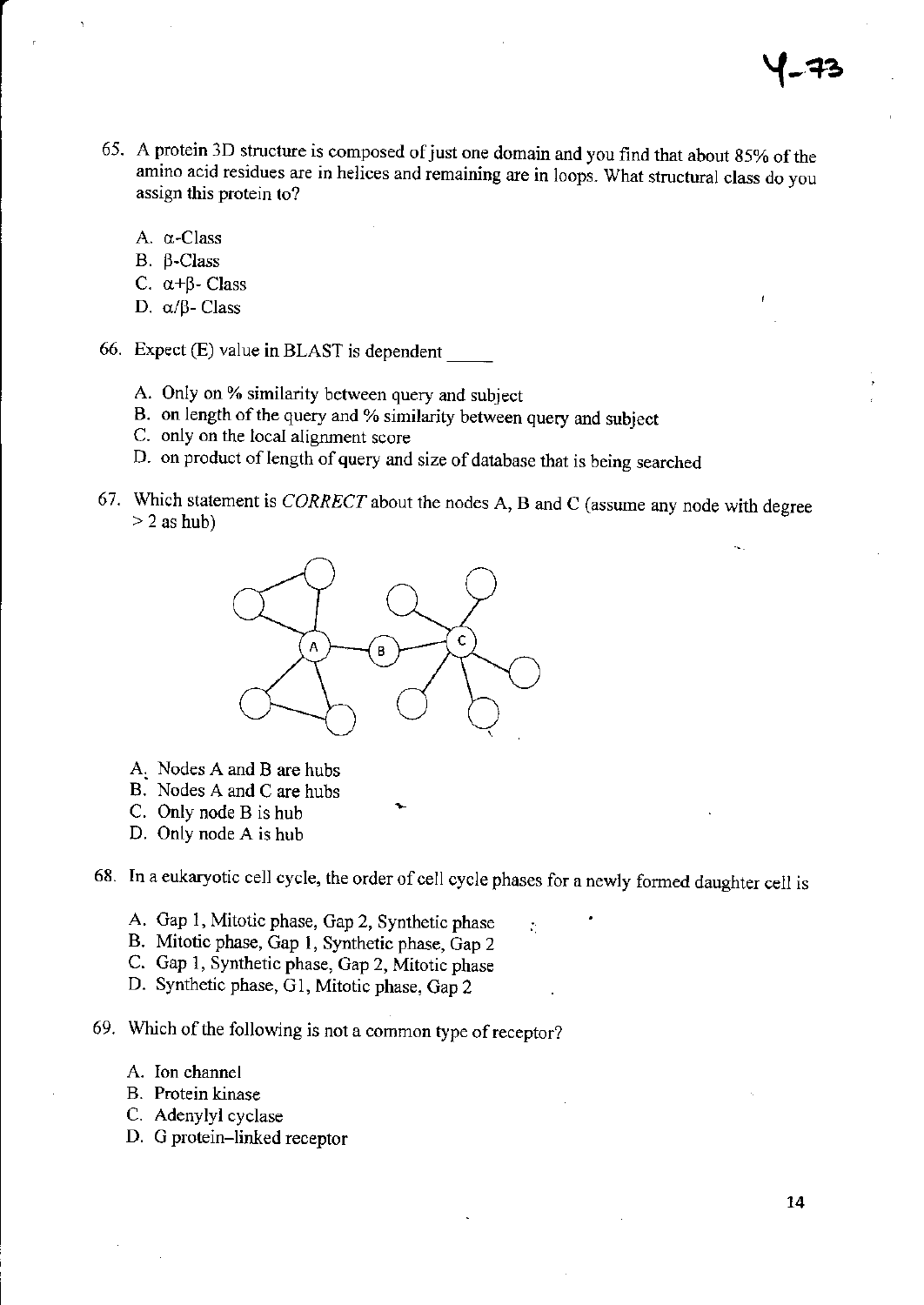$\mathbf{r}$ 

### 70. The length of the largest shortest path of the network gives

 $\bar{\mathcal{A}}$ 

 $\pmb{\lambda}$ 

 $\ddot{\phantom{0}}$ 

 $\zeta_i$ 

- A. Clustering Coefficient
- **B.** Network Diameter
- C. Network Radius
- D. Betweenness

 $\hat{\mathbf{v}}$